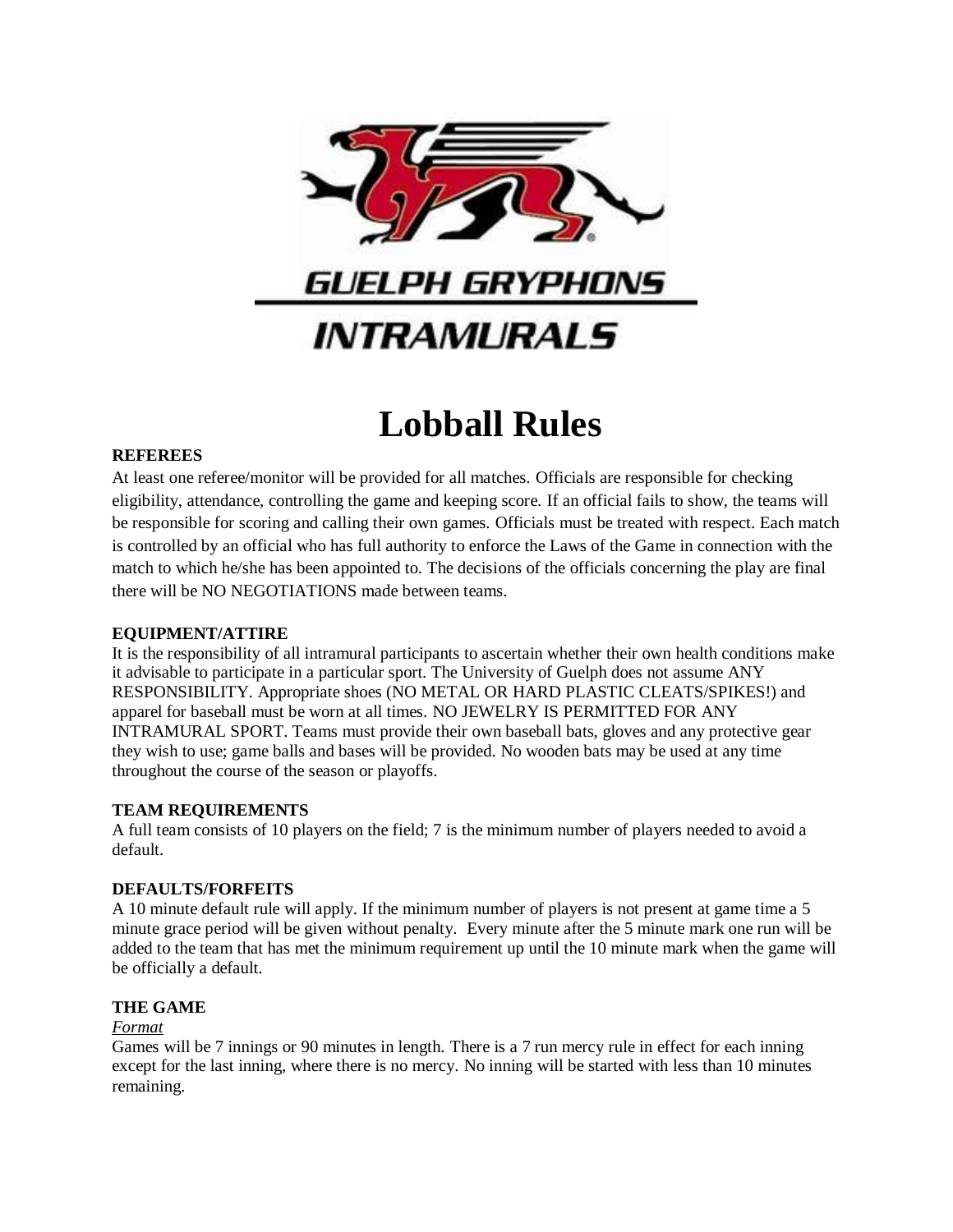Five innings shall constitute a legal game in the event the game is called due to inclement weather, or for any other reason.

A 10 run lead after 5 innings will constitute as a mercy

## *Pitcher*

Pitchers must have one foot in contact with the pitching rubber at the start of the pitch.

Pitches must arc  $6' - 12'$  in the air during the delivery from the pitcher to the plate. A pitch that is thrown outside of this arc, either above or below will be ruled a no pitch by the umpire, and a subsequent dead ball.

A pitch that hits any part of the big plate will be ruled a strike.

## *Batter*

Standard count is used with the exception that on a third strike foul, the batter will get another strike. Should the batter foul off another pitch, they will be declared out.

Any pitch which is touched by the batter, hits the batter, or comes to rest between the batter's feet, should be declared a dead ball.

The batter must initially touch the orange (foul) side of the safety base whenever the defence is trying to make a play on him at first base, or when the first baseman is covering the white (fair) side of the base. The defence may only touch the white side. When violated, the call should be made in favour of the nonoffending player.

#### *A batter is called "OUT" when*

HOME RUN RULE-The "PLUS TWO" rule-no team may hit three homeruns consecutively. If after two homeruns the opposing team has not hit a home run, they may not hit a third until their opponents hit one. If the third is hit they will be called OUT on the play. Note: this is progressive>Team  $A = +2$  [when they hit two home runs consecutively] until Team B hits a home run. Team A is now +1 and can hit a home run.

A fly ball is legally caught (the fielder shows control of the ball before it touches the ground, it may be deflected by other players, base runners have to tag up on his base until the ball is caught before they can advance); At home plate, the ball must cross the top fence post AND be legally caught for the batter to be out.

He hits an infield fly with base runners on first and second or first, second and third (the infield fly rule); An infielder intentionally drops a fly ball or line drive, which could have been caught with an ordinary effort, with less than 2 outs. (The ball is then dead and the respective base runners return to their bases); A foul tip is caught by the catcher on the 3rd pitch or the batter fouls off third strike twice; Batter bunts

#### *Base Runners*

The batter becomes a base runner when the batter hits a fair ball or the batters attempt at striking the ball is interfered with by the catcher or fielder (the ball is dead and the batter is given a pass to first base).

A base runner is any player who has completed his/her at bat until he/she is called out or until the play on which they become a runner ends.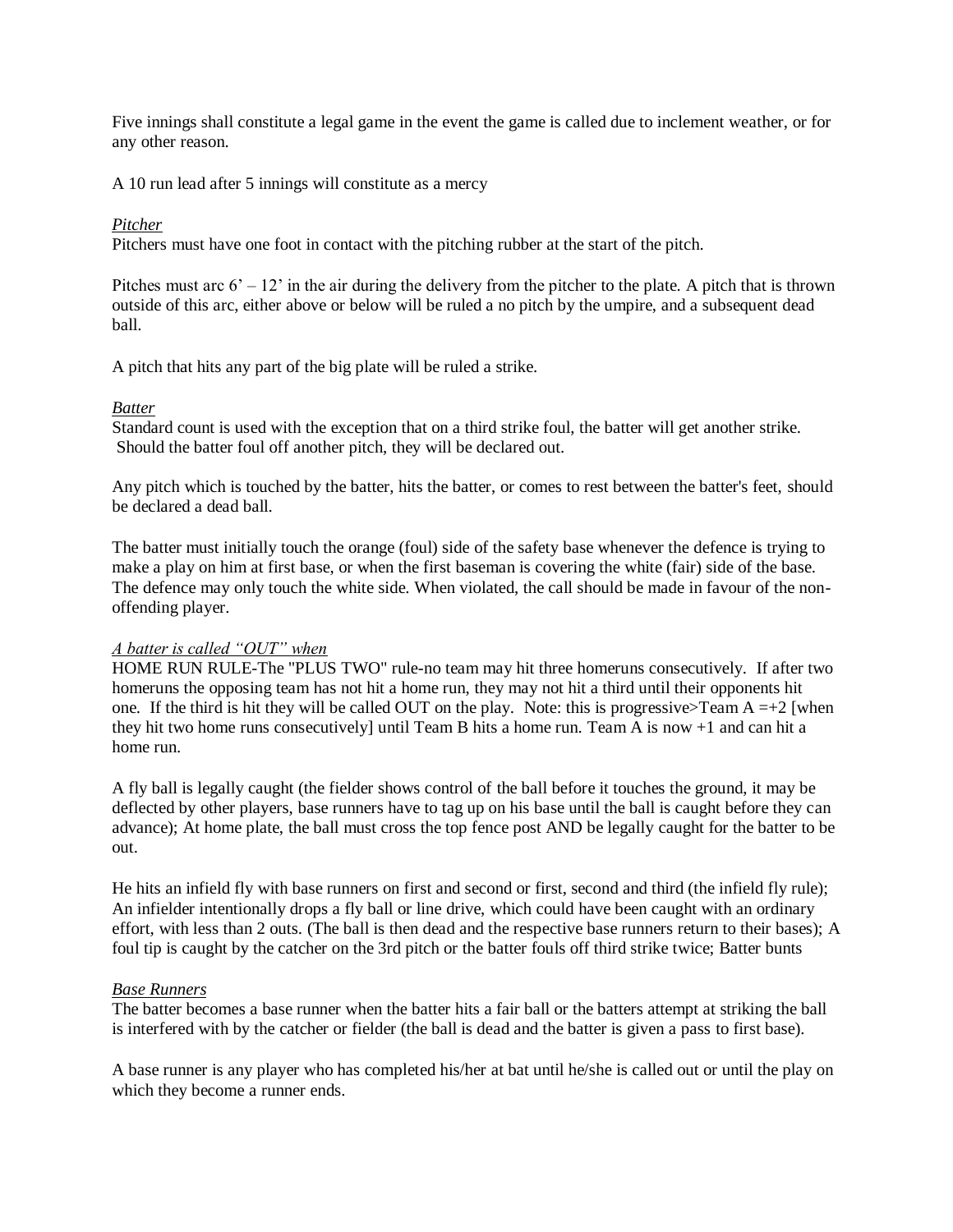The umpire should be told of the need for PINCH RUNNERS before the person bats. The batter must get to first base unassisted. The last player declared out shall become the pinch runner.

ABSOLUTELY NO STEALING BASES OR LEADING OFF! If a batter/base runner steals or leads off, they are automatically out.

SLIDING is legal as long as deliberate interference with the opposing player does not take place.

If the ball is stuck, rolls under, or past the fence, it is considered a ground rule double. The base runners must only advance two bases

Base runners are entitled to advance with the possibility of being put out when

The ball is batted into fair territory

The ball is overthrown into fair or foul territory but remains within play, unless the throw is after the play has stopped and the throw is returning to the pitcher.

Base runners may advance without the possibility of being put out when Batter is obstructed from hitting the ball by the catcher;

A fair ball bounds or rolls out of bounds (2 bases);

A ball is over thrown, carried, dropped or rolls beyond the boundary lines, the runners are awarded one base beyond the last base touched at the time the ball passed out of bounds;

A base runner is obstructed from making a base unless trying to field a ball, has the ball to tag the runner, or is about to receive a thrown ball. It is the baseman's responsibility at any given base, must clear away from their respective base if there is no close play. Failure to do so will result in an extra base being awarded to the runner.

#### Base runners must return to their bases without liability when

A foul ball is illegally caught and is so declared by the umpire;

An illegally batted ball - when one of the batters feet is entirely outside of the box or an illegal bat is used the batter is called out - is declared by the umpire;

A batter or base runner is called out for interference (when a player makes an obvious attempt to interfere with a fielders attempt to play the ball, or is struck by a batted ball, unless it is obvious that no infielder had a chance to play the ball);

A foul ball is not caught;

A pitch is ruled illegal and dead.

The ball becomes dead unless covered under other sections of the rules.

24930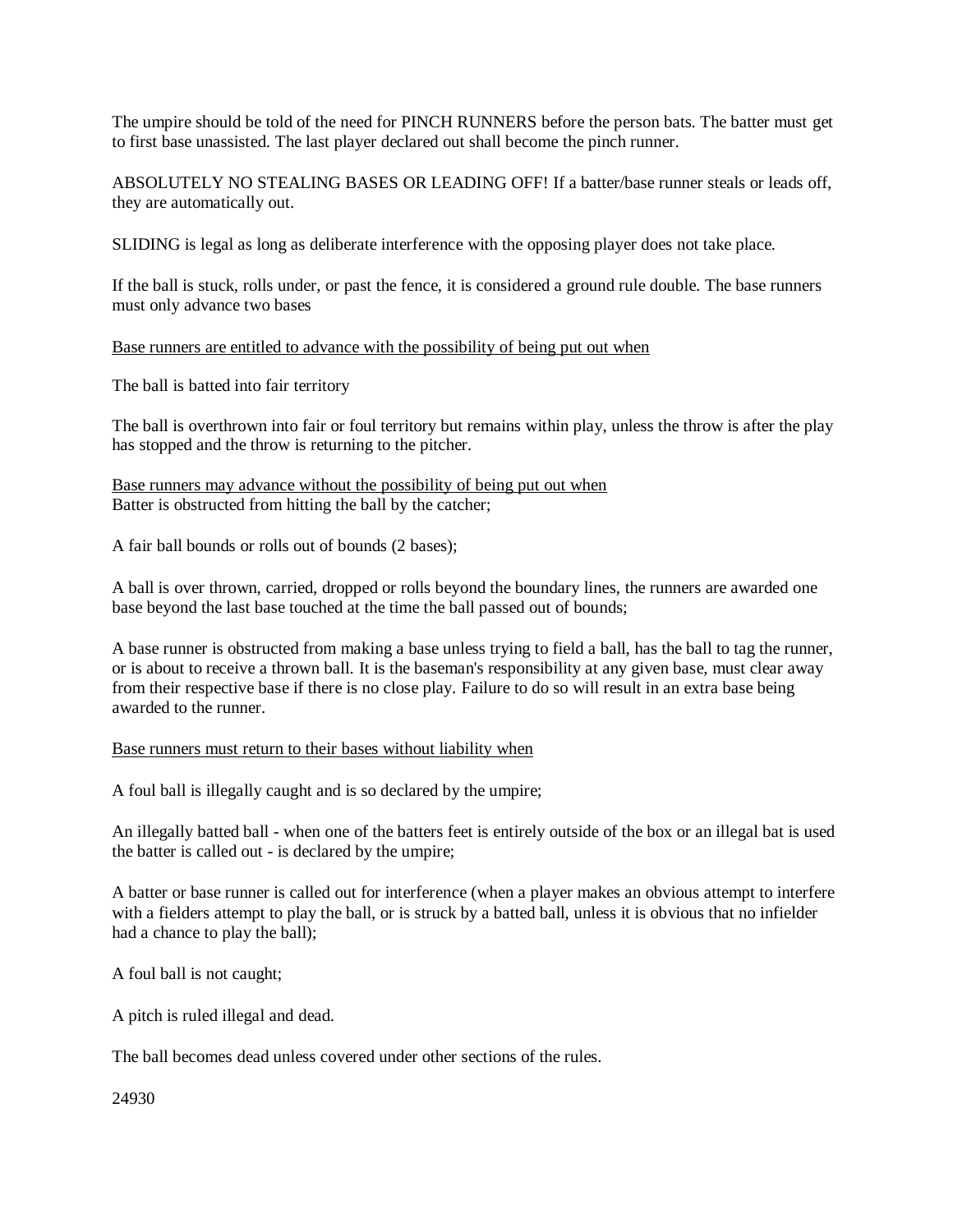## Base runner is "OUT" when

while running to any base he/she runs more than 1 metre from the direct line between a base and the next one in regular or reverse order to avoid being touched by a ball in the had of a fielder;

While the ball is in play he/she is legally touched with the ball in hand of a fielder while not in contact with a base;

When on a force-out a fielder tags him/her with the ball or holds the ball on the base to which the base runner is forced to advance before the runner reaches the base;

A base runner physically passes a preceding base runner;

the base runner leaves his base to advance to another base before a caught fly ball has touched a fielder, provided the ball is returned to a fielder and legally held on that base, or touches the base runner before the base runner returns to his base;

Touches home plate or is forced out at home (discussed below);

A base runner fails to touch an intervening base or bases in regular or reverse order and the ball is legally held on that base or the base runner is legally touched while off that base. NOTE: Any appeals at bases must be made before the next pitch or before all defensive players have left fair territory.

#### Fielder

No fielder may stand closer to the batter than an imaginary arc from one foul line to the other passing through the pitching rubber (no closer than 46 feet). No more than 5 fielders, including the catcher, may be inside the base paths when the ball is hit.

#### Scoring

To score a run, the runner must cross a line drawn from the plate to the backstop, parallel to and extending from the first base line. The plate belongs to the catcher; runners who step on the plate, or interfere with any play at the plate, should be called out. (The only exception would be an automatic home run, since this run is officially awarded.)

All plays at home plate are deemed forced plays. To make the runner out, a defensive player must touch any part of the big plate while in possession and control of the ball before the runner crosses the line indicated earlier. The runner cannot be tagged after they have crossed the "committal line".

The committal line is a line drawn halfway from third to home, perpendicular to the third base line. Once a base runner touches the committal line, they must proceed to home and cannot legally return to third base.

# Home Runs

Any batted fair ball, which goes over the fence without touching the ground, is an automatic home - run. If it bounces over, rolls or gets stuck under the fence, it is a ground-rule double.

# Infield Fly